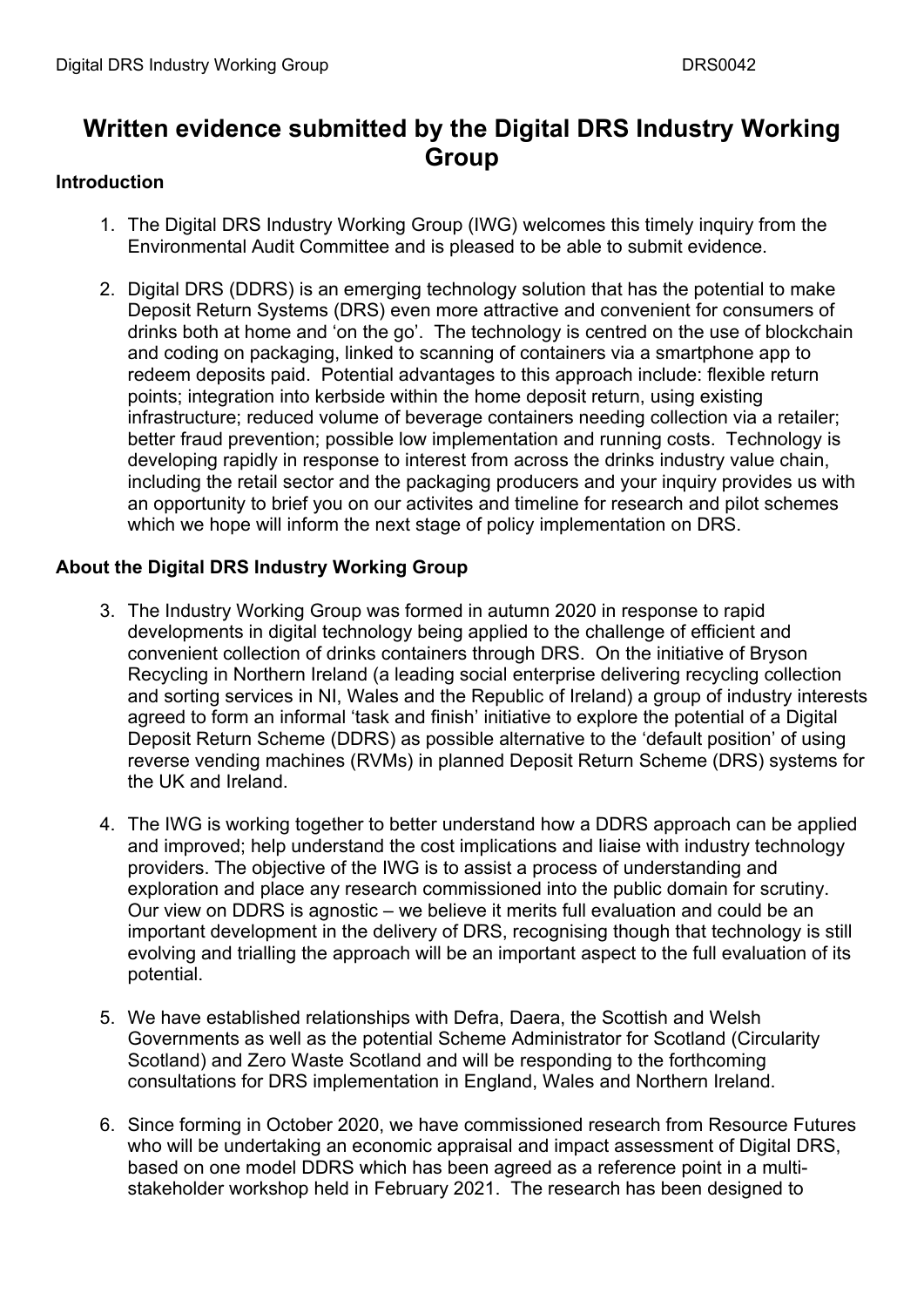Digital DRS Industry Working Group DRS0042

provide a useful evaluation of the potential costs and benefits of a DDRS approach, matched to the revised Impact Assessment we expect to be published alongside the forthcoming consultation. This work will be completed in time to be submitted to that consultation in May 2021.

- 7. The IWG has also entered into a research partnership with the Welsh Government and WRAP Cymru, which commits us to a collaborative approach to commissioning research and potentially trial DDRS schemes in the coming year. The first output of this project will be a study evaluating the impact of DDRS on the quality of materials collected for recycling, this will report in May 2021.
- 8. The IWG is administered by Bryson Recycling, who have engaged Ray Georgeson Resources Ltd to provide co-ordination support to the Group. Members of the Industry Working Group are from across the value chain:

Alupro British Glass British Plastics Federation British Retail Consortium (represented by ALDI,Co-operative Group and Lidl GB Ltd) Danone Waters Diageo Ocado RECOUP

### **The potential for DDRS and forthcoming consultations**

- 9. The focused nature of the brief for the IWG requires us to maintain impartiality with respect to the potential or otherwise of DDRS as an implementation option, the Group may reach more conclusive views about the role of DDRS after further research and pilot schemes have been completed.
- 10.However, given the potential importance and impact of DDRS, we wish to stress that we hope that all Governments across the UK will ensure that full consideration is given to DDRS as an implementation option, in the consultations that are coming in England, Wales and Northern Ireland and in the future development of the Scottish scheme, which is already further advanced and subject to a looming legislative deadline in July 2021.

#### **Responses to questions asked by the Envionmental Audit Committee**

11.We have not sought to answer every question posed by the Committee and have focused our response on elements of the inquiry directly pertinent to our immediate work programme and the need for deeper research into the potential for DDRS. Our responses are as follows:

#### *The types of waste to be collected under the scheme The materials to be included in the scheme's scope Scheme design ('all-in', 'on-the-go' or other models*

12.DDRS relies on the use of printed coding on packaging, linked to use of smartphones and apps, to establish the redemption of a deposit when packaging is placed in an 'on the go' bin or a kerbside recycling system. Different technology providers have different approaches in development right now which need to be fully tested, but it is clear that the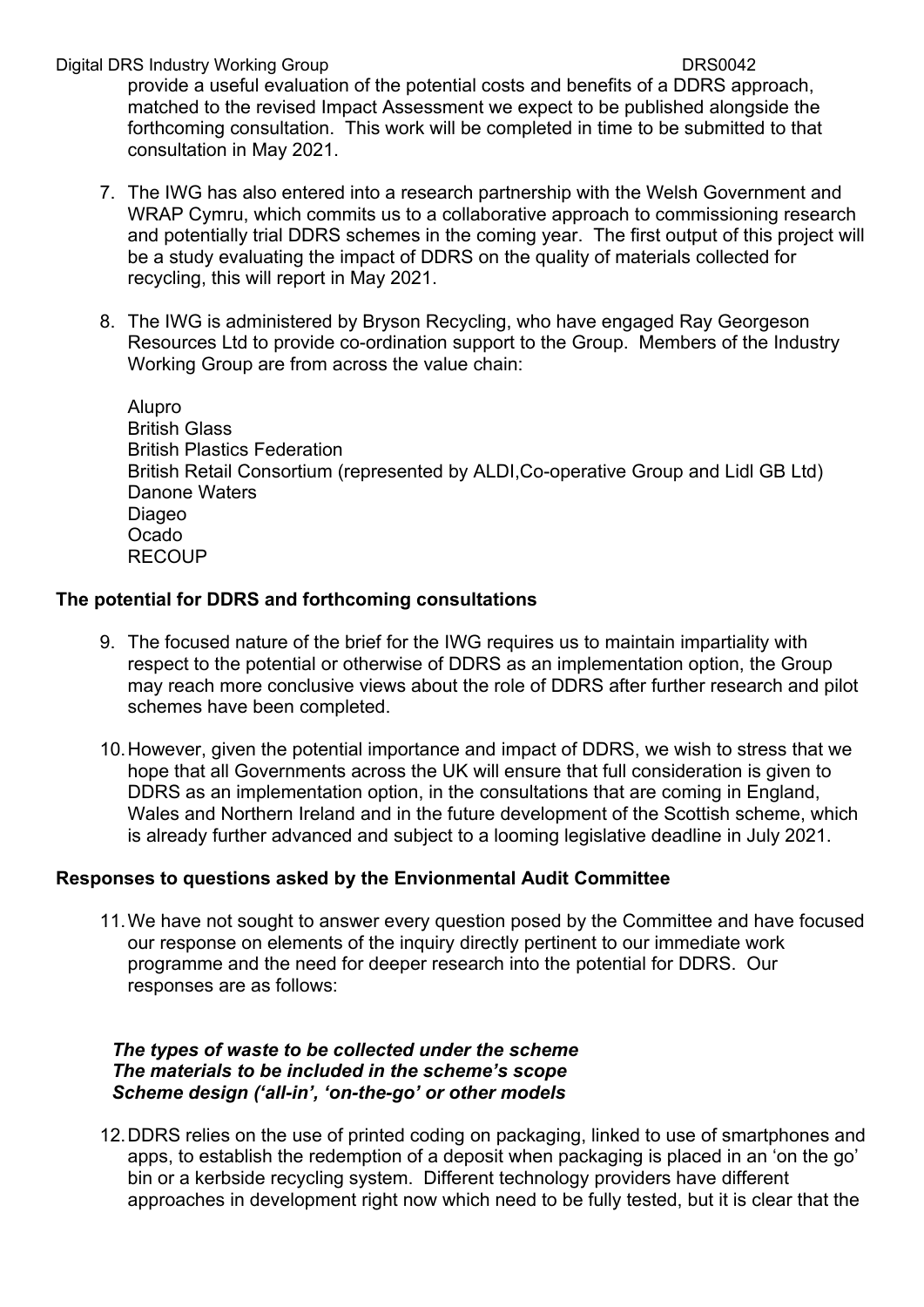#### Digital DRS Industry Working Group DRS0042

potential to print codes on the full range of drinks packaging is strong. This technology also has the potential to extend to other types of packaging not presently covered by the proposed DRS, such as aseptic cartons and potentially to products beyond which may be subject to future producer responsibility measures.

13.A DDRS approach will lend itself to application in either an 'all-in' or 'on-the-go' model of DRS and potentially to any variant model that includes a proportion of drinks containers collected by the current standard model of 'reverse vending machine at retail' upon which current policy is based.

### *The effect on scheme design of recent changes in patterns of retail activity*

- 14.We expect that DDRS will again transcend any shift in the pattern of retail activity as it is primarily based on the interaction of the recycler (the consumer) with the product, into an 'on the go' bin or kerbside recycling container.
- 15.We envisage interest in DDRS being generated with the retail sector, as it has the potential to reduce the burden upon the consumer (their customer) to have to queue up at a reverse vending station. Changing retail activity, a mixture of increased use of home deliveries combined with queuing fatigue as a result of COVID-19 restrictions may make the DDRS option increasingly attractive, but we stress this needs to be tested with research and pilot schemes.

### *The impact of any scheme on existing reuse and recycling and reuse systems The impact of any scheme on local authority kerbside collections and on local authority revenue streams dependent on the value chain of recyclables*

- 16.DRS in the form currently proposed, based on return-to-retail via reverse vending machines is certainly well tested in several other developed countries with less developed and mature kerbside recycling schemes. In the UK, successive Governments and the Devolved Governments have worked hard over more than two decades to develop a comprehensive kerbside recycling service, one which barely existed twenty years ago. No developed country has backfilled a return-to-retail, reverse vending DRS model onto an existing strong kerbside recycling infrastructure and so any estimates about the likely impact are just that – estimates.
- 17.The potential diversion of materials from kerbside recycling schemes from a successful return-to-retail based DRS will be significant. We estimate a reduction in recyclables collected at the kerbside of between 35 – 40%. The extent to which this affects the cost base for kerbside recycling operations will depend on the future role of EPR in supporting collection costs. We will address this issue in the research currently commissioned, and will make it available to the Committee as soon as practically available.

#### *The potential relationship between deposit return schemes and other packaging waste initiatives promoted under the Resources and Waste Strategy, such as the packaging producer responsibility system and consistency in kerbside collections of dry recyclables.*

18.The complexity of the relationships between DRS, Extended Producer Responsibility (EPR) and Consistency still requires further consideration by policy makers. EPR should really be the driving force that determines the onus on producers to take responsibility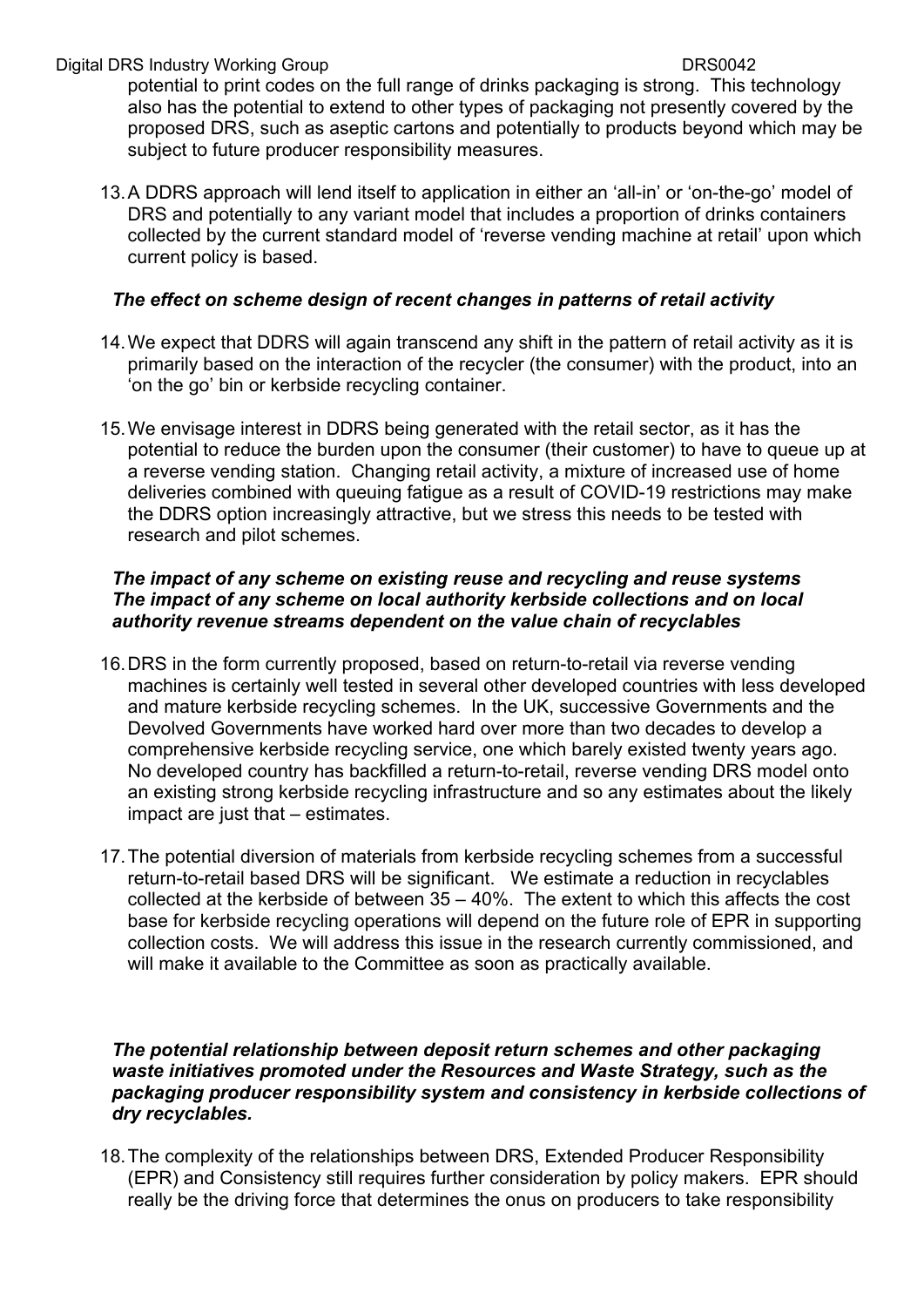#### Digital DRS Industry Working Group DRS0042

and pay for the sustainable collection of all materials that fall into scope of EPR, DRS and Council collections, litter avoidance and recycling of their products, with DRS and Consistency as tools that follow on and support that primary objective.

19.Given the significant impact of COVID-19 on the UK and wider global economy and the pressure that business face across the board, it would be reasonable and opportune to take a 'pause for breath' on the implementation of DRS, ensure that a full exploration of the potential for DDRS to reduce costs and protect kerbside recycling is made during the next twelve months, and then evaluate the possible impact of a DDRS model as part of achieveing Consistency that delivers quality recycling and environmental benefits, with the umbrella of EPR then able to secure the correct levels of funding needed for efficient collection, support for councils where needed, and protection of existing kerbside recycling investments.

### *How the use of deposit return schemes is likely to affect the UK's progress towards meeting the targets set in the Resources and Waste Strategy*

20.Our commissioned research will endeavour to address this question, as part of our assessment of the potential for a DDRS model that potentially reduces costs in the DRS system while preserving the benefits and advantages of DRS as a means to tackle litter and connect consumers with the value of the products they are disposing of. There is concern that return-to-retail dominated DRS could have the net effect of damaging current kerbside recycling schemes to the extent that they become financially unviable, which in turn could lead even to reductions in overall tonnage collected if kerbside schemes are withdrawn. We must stress though that this needs further research and assessment, but we will be urging Governments in England, Wales and Northern Ireland to pay strong attention to this.

#### *The scope for interoperability between any schemes in England, Wales and Northern Ireland to be established under Schedule 8 to the Environment Bill and the scheme to be established in Scotland under the Deposit and Return Scheme for Scotland Regulations 2020*

- 21.Packaging producers, brands and retailers would understandably generally wish for uniformity of approach across the DRS schemes to be implemented in the UK, but we recognise that right now, the only legislation in force is the Scottish legislation.
- 22.In terms of the possible addition of Digital DRS as a means of implementing deposit return, we would wish to see all legislation coming forward on DRS written to enable DDRS if it proves viable and attractive rather than restrict its implementation. We will be making representations on this in the forthcoming consultations.
- 23. In terms of the existing Scottish regulations<sup>1</sup>, they are designed to focus on a return-toretail model and they place legal responsibilities on retailers to provide return points for packaging. It has been suggested that the Scottish regulations do not enable the implementation of a Digital DRS based on deposits being redeemed by householders by placing items in kerbside (after scanning the code with their smartphone) that then integrates DRS with the kerbside recycling. We believe this is a matter of interpretation and may need to be tested.

<sup>&</sup>lt;sup>1</sup> Deposit and Return Scheme for Scotland Regulations 2020 [https://www.legislation.gov.uk/ssi/2020/154/made/data.pdf](https://eur01.safelinks.protection.outlook.com/?url=https%3A%2F%2Fwww.legislation.gov.uk%2Fssi%2F2020%2F154%2Fmade%2Fdata.pdf&data=04%7C01%7CHoward.Davies022%40gov.wales%7Cc45c1921f7064ba4a5fc08d8d8add16b%7Ca2cc36c592804ae78887d06dab89216b%7C0%7C1%7C637497588349228943%7CUnknown%7CTWFpbGZsb3d8eyJWIjoiMC4wLjAwMDAiLCJQIjoiV2luMzIiLCJBTiI6Ik1haWwiLCJXVCI6Mn0%3D%7C1000&sdata=ieeEyCCvpUYuxcH89E8CsdekbkReNdVylhQXkCdI7O0%3D&reserved=0)